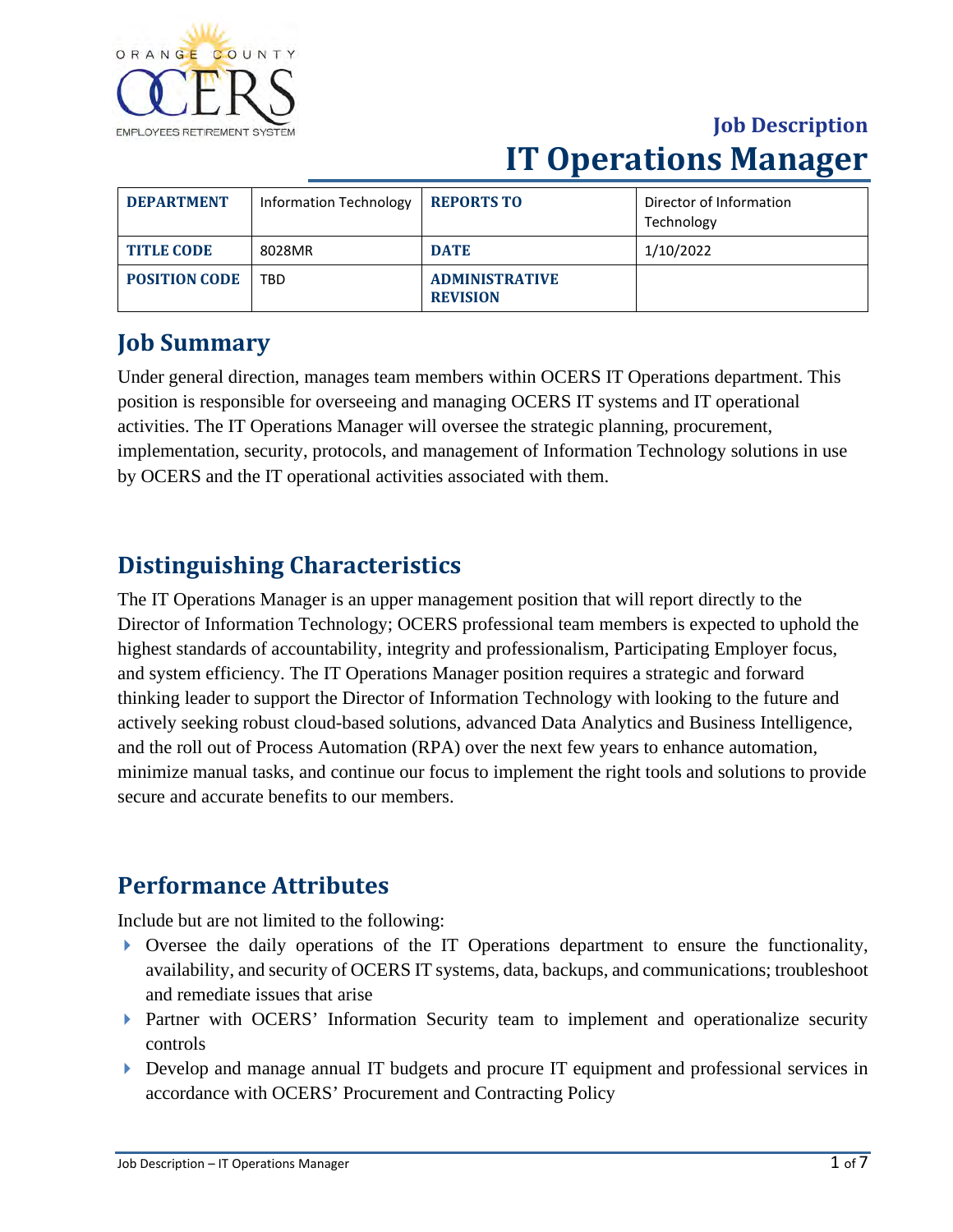

- Manage IT vendors, contracts and service level agreements and perform vendor risk assessments
- **I** Identify and manage operational risks
- **Manage information technology projects**
- Coordinate internal and external resources, timetables, budgets, and the reporting to project stakeholders
- Develop department policies, process and procedures documentation and provide internal training to department and impacted end users
- Ensure compliance of department and organizational polices
- Certify business continuity and disaster recovery efforts of OCERS IT Systems
- **Participate in internal and external audits; oversee and coordinate responses to audit** requests
- Manage department team members, including performance and training assessments. Assist in the development of IT staffing plan and professional growth
- Align IT infrastructure with current and future business requirements and strategic goals
- Evaluate and assess strategic solutions that leverage new and emerging technologies that drive process automation and improve organization effectiveness and efficiencies
- **Manage IT department services and prepare management reports of department activities,** tasks, and operational metrics
- Maintain professional and technical knowledge through continued education, online/inperson training and attendance of educational workshops, reviewing professional publications, networking and participation in professional industry groups

### *Technical Experience*

- ▶ Microsoft 365 Platform, including Azure, Exchange, SharePoint, OneDrive and Office
- Strong technical knowledge of network and server operating system
- Experience with support of Windows Operating Systems, SQL Server and Active **Directory**
- **Proven experience in IT infrastructure planning, development, and operations**
- **Powershell scripting**
- VmWare, Azure and AWS Server Virtualization
- Enterprise Backup, Replication and Business Continuity and Disaster recover mitigation and response
- Strong understanding of project management principles and practices
- Strong understanding of Helpdesk and Customer Relations Support systems
- Data Security and Cyber Security basics
- Process Automation, Robotic Process Automation (RPA), Machine Learning (ML) Artificial Intelligence basics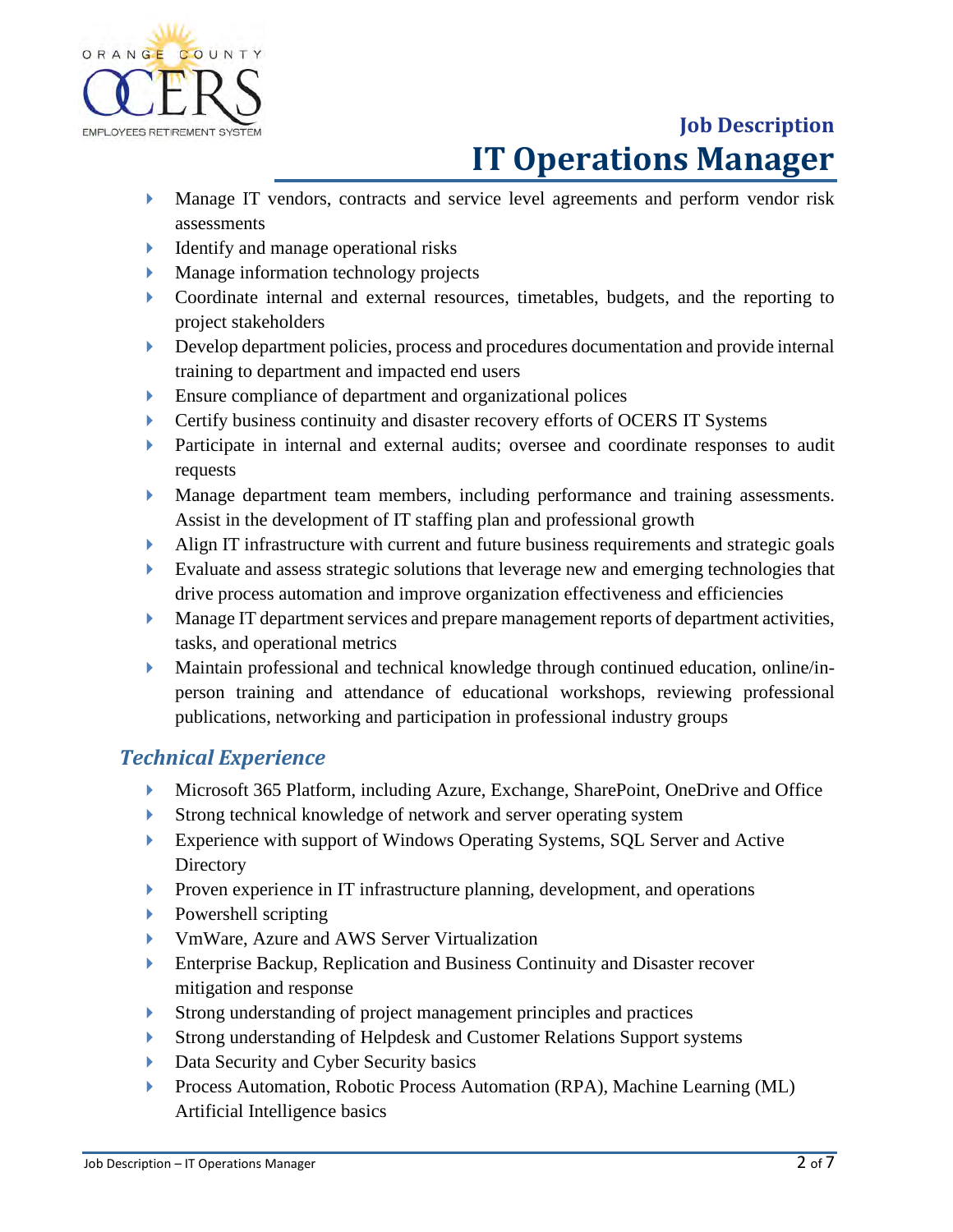

## **Qualifications**

The minimum qualifications required for entry into the classification are as follows:

### *Education and/or Experience*

- Bachelor's degree from an accredited college or university with a major in Information Technology, Computer Science or a related field OR;
- Six years of relevant professional industry or military experience AND;
- **Previous IT Infrastructure, IT Management, or IT Business Operations experience.**

#### *Special Notes, Licenses or Requirements*

- A valid California C driver's license or the ability to arrange necessary and timely transportation for field travel
- May be required to use personal vehicle
- A complete background investigation is required; a felony or misdemeanor conviction may be a disqualifying factor from employment
- **Highly Desirable:** Project Manager Professional (PMP) Certification, Information Technology Infrastructure Library (ITIL) Certification, Certified Secure Software Lifecycle Professional (CSSLP), Microsoft SharePoint Certification or Microsoft 365 Certified.

### *Ideal Candidate*

The ideal candidate will possess the following attributes:

- **Project and time management skills**
- Strong problem solving, analytics and research capabilities and ability to handle changing priorities, deal with ambiguity and use good judgment in stressful situations
- Ability to handle changing priorities, deal with ambiguity and use good judgment in stressful situations
- Ability to lead by example and demonstrate integrity, outstanding interpersonal and leadership skills
- Excellent verbal and written communications skills
- Quick learner with the willingness to work alongside team members to get the job done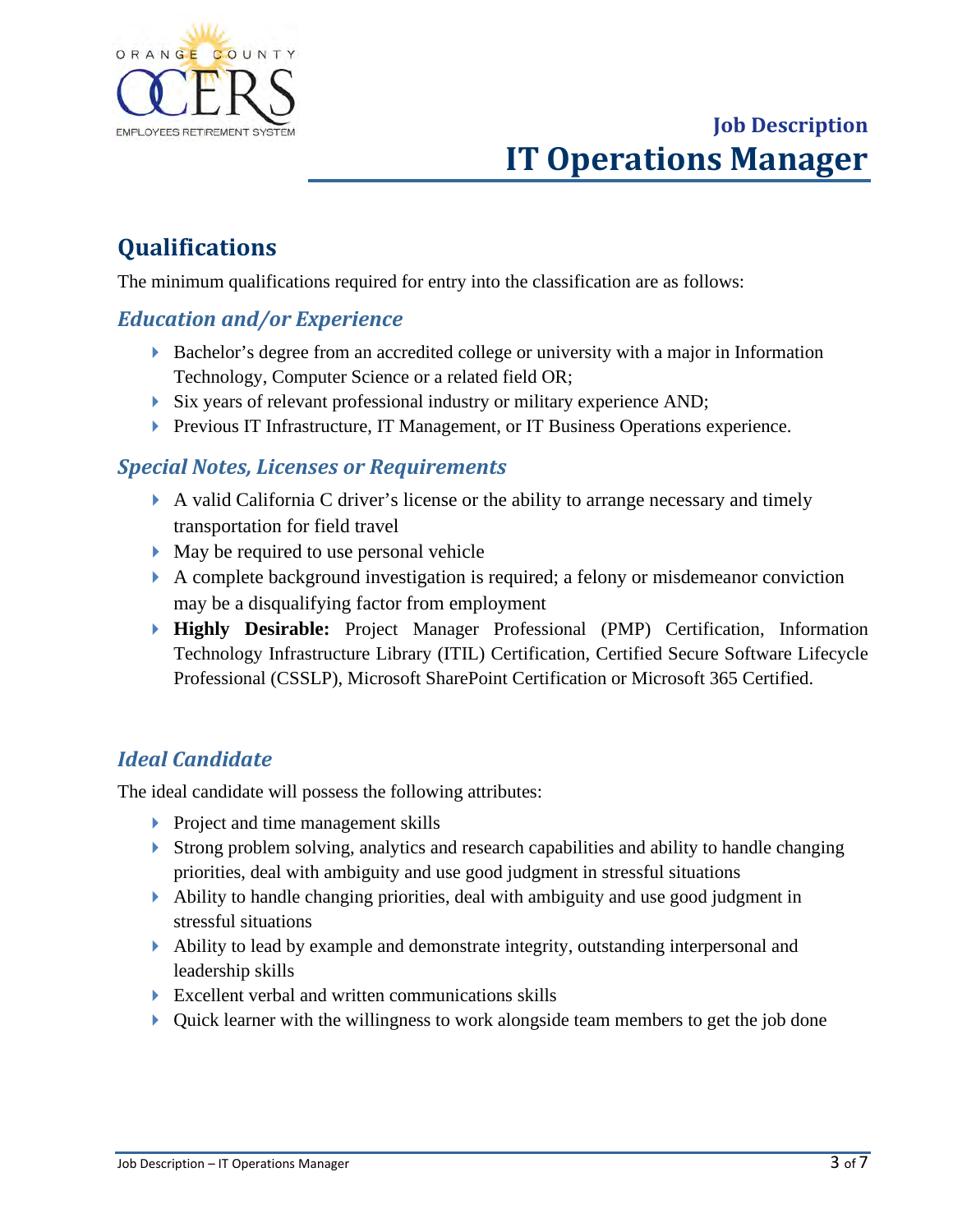

### *Knowledge/Skills/Abilities*

The following lists the knowledge, skills, and abilities necessary to perform the essential duties of the position.

#### *KNOWLEDGE OF:*

- Retirement or Pension (or related field) business practices, processes and controls
- **Principles, concepts, practices, methods and techniques of effective leadership,** information technology management and public administration pertaining to the planning, directing and monitoring of systems, data and technology infrastructure
- Microsoft systems, Exchange, SQL and Oracle server administration and maintenance
- Server virtualization implementation, operation, maintenance and backup
- **Cisco network administration**
- IT security best practices (hardware, software, network, data, database, security and communication lines)
- Network configuration, management and administration
- Effective supervision, training and employee motivation principles, practices and techniques

#### *SKILLS/ABILITY TO:*

- Demonstrate experience in planning, directing team members and being responsible for major information technology systems problems or failures.
- Demonstrate experience in procuring, integrating, testing, maintaining and managing the following:
	- Servers, network, database, and hardware infrastructure systems and facilities
	- Workstations and firewall systems
	- ▶ Operating systems and application software
- Implement and utilize management theories and principles; project management best practices; work planning and scheduling practices; supervisory and motivation practices.
- Plan, organize, and manage technology infrastructure development, operations and support for OCERS
- Develop, implement, operate and enforce OCERS IT security infrastructure, policies, standards and procedures
- Develop, implement, operate and maintain network topology, resources and security
- Develop, implement, integrate and maintain system servers, applications and tools, as well as end-user systems, applications and tools
- **Create RFIs and RFPs for the selection, ordering, acquisition, inventory and** disposition of hardware and software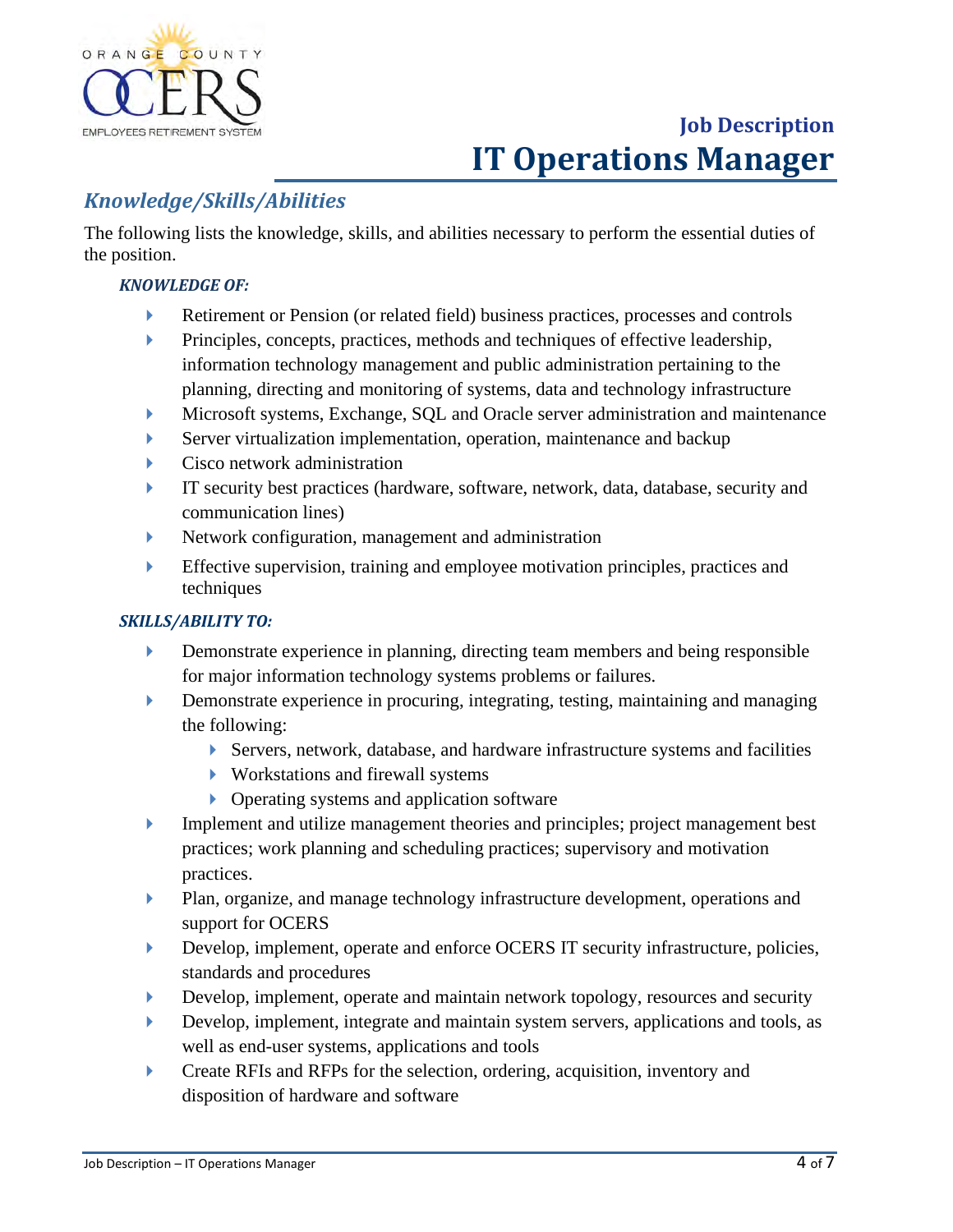

- Establish and maintain effective working relationships with OCERS team members, consultants, contractors, vendors, plan sponsors, board members and others regarding a variety of OCERS policies, procedures, and practices
- Work with other employees, supervisors, managers and executives to move concepts, projects, and work assignments toward successful completion in a timely manner

### *Physical, Mental and Environmental Conditions*

The physical and mental demands described here are representative of those that are customarily required to successfully perform the essential functions of this class.

#### *Physical and Mental Demands*

- Vision sufficient to read fine print and a computer monitor
- Speak and hear well enough to communicate in English clearly and understandably in person, over the telephone, and in small or large groups
- Manual dexterity sufficient to use hands, arms and shoulders repetitively to operate a telephone, keyboard, mouse and write
- Mental stamina to interact professionally with members of the Board of Retirement, Plan Sponsors, peers and retirement system members
- Independent body mobility, agility, and stamina to stand, walk, stoop, bend, and twist, to access a standard office environment
- Observe and interpret situations and have the poise and ability to act calmly and competently in high-pressure, high stress situations
- **Perform highly detailed work on multiple, concurrent tasks; work under intensive** deadlines; and interact with vendors and team members in the course of work
- Use written and oral communication skills
- Read and interpret data, information, and documents
- Analyze and solve problems
- Ability to sit for prolonged periods of time
- $\triangleright$  Body strength sufficient to lift up to 20 pounds

#### *ENVIRONMENTAL CONDITIONS*

- $\blacktriangleright$  The primary work place is in an office environment work with standard office equipment
- **Peripheral office equipment generates to moderate noise level**
- Operates in an environment that includes elected officials, non-elected officials, government agencies, community interest groups and the general public in the development and coordination of OCERS affairs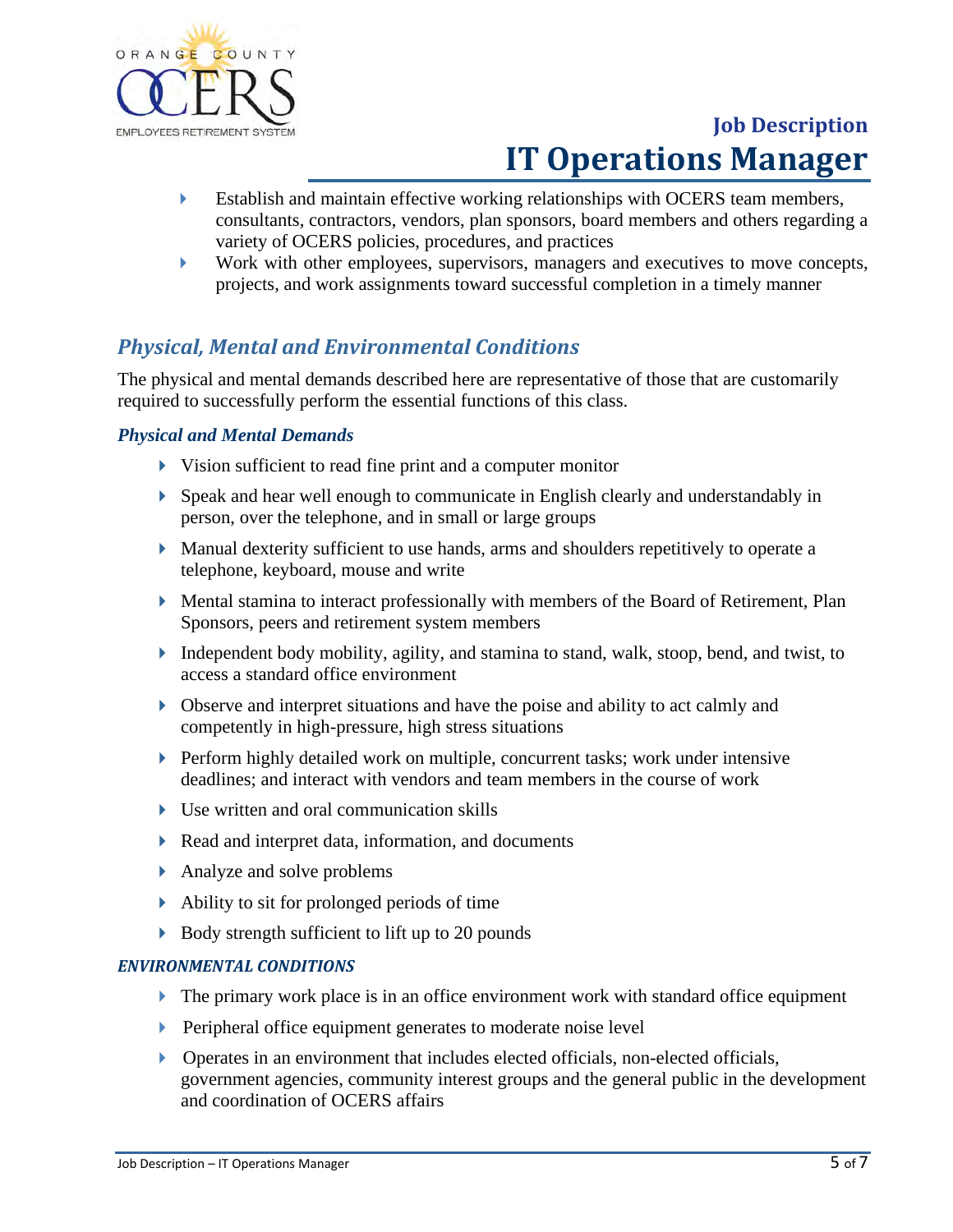

- Out of area travel may be required to attend professional conferences and meetings and occasionally to other locations
- Occasional early morning, evening, holiday and/or weekend work may be required